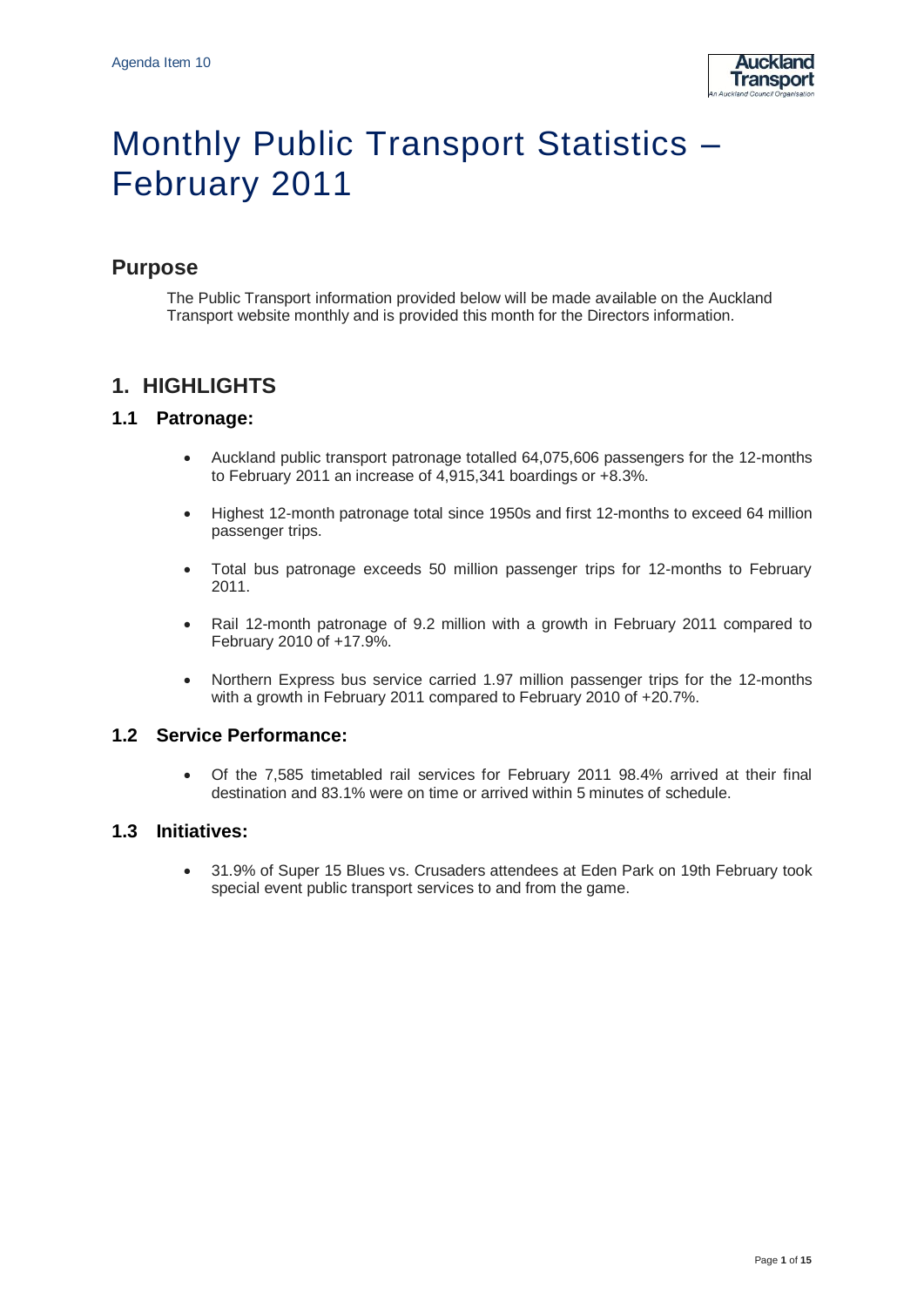

# **2. PUBLIC TRANSPORT PATRONAGE**

### **2.1 Network Wide Summary**

Auckland public transport patronage totalled 64,075,606 passengers for the 12-months to February 2011 an increase of 4,915,341 boardings or +8.3% as illustrated at Figure 1.



*Fig 1. Total Patronage – 12 Months Rolling Total*

A breakdown of patronage by month, 12-months rolling total and financial year-to-date (July 2010 to February 2011) is provided at Table 1.

For the financial year-to-date, eight months to February 2011, patronage has grown by +9.1% (3,453,313 boardings). Patronage for February 2011 was 5,514,423 boardings, an increase of +9.6% (483,406 boardings) on February 2010.

|                                                                     | Feb-11       |         |       |            |           |       |                             |           |       |
|---------------------------------------------------------------------|--------------|---------|-------|------------|-----------|-------|-----------------------------|-----------|-------|
|                                                                     | <b>Month</b> |         |       | 12 Months  |           |       | Financial YTD (from 1 July) |           |       |
|                                                                     | Patronage    | Change  | %     | Patronage  | Change    | %     | Patronage                   | Change    | %     |
| 1. Rapid Transit Network sub-<br>total:                             | 996,634      | 154,491 | 18.3% | 11,191,125 | 1,393,117 | 14.2% | 7,316,721                   | 920,655   | 14.4% |
| • Northern Express Bus                                              | 158,646      | 27,182  | 20.7% | 1,968,085  | 297,753   | 17.8% | 1,259,533                   | 176,655   | 16.3% |
| • Rail sub-total:                                                   | 837,988      | 127,309 | 17.9% | 9,223,040  | 1,095,364 | 13.5% | 6,057,188                   | 744,000   | 14.0% |
| • Western Line                                                      | 305,208      | 62,246  | 25.6% | 3,215,283  | 356,332   | 12.5% | 2,138,589                   | 281,792   | 15.2% |
| • Southern & Eastern Line                                           | 478,249      | 10,532  | 2.3%  | 5,745,745  | 477,020   | 9.1%  | 3,656,587                   | 200,196   | 5.8%  |
| • Onehunga Line                                                     | 54,531       |         |       | 262,012    |           |       | 262,012                     |           |       |
| 2. Quality Transit and Local Bus<br>(Include School Bus) sub-total: | 4,042,898    | 275,603 | 7.3%  | 48,221,816 | 3,364,870 | 7.5%  | 31,016,226                  | 2,398,195 | 8.4%  |
| • Quality Transit & Local Bus                                       | 3,758,603    | 254,260 | 7.3%  | 45,653,963 | 3,293,722 | 7.8%  | 29,525,890                  | 2,346,550 | 8.6%  |
| • Contracted School Bus                                             | 284,295      | 21,343  | 8.1%  | 2,567,853  | 71,148    | 2.8%  | 1,490,336                   | 51,645    | 3.6%  |
| 3. Ferry                                                            | 474,891      | 53,312  | 12.6% | 4,662,665  | 157,354   | 3.5%  | 3,172,587                   | 134,463   | 4.4%  |
| <b>Total Patronage</b>                                              | 5,514,423    | 483,406 | 9.6%  | 64,075,606 | 4,915,341 | 8.3%  | 41,505,534                  | 3,453,313 | 9.1%  |

*\*Onehunga Line rail commenced 19 Sep 2010; change data not available prior to Sep 2011.*

*\*\*Final year to June 2011 results will be subject to audit.*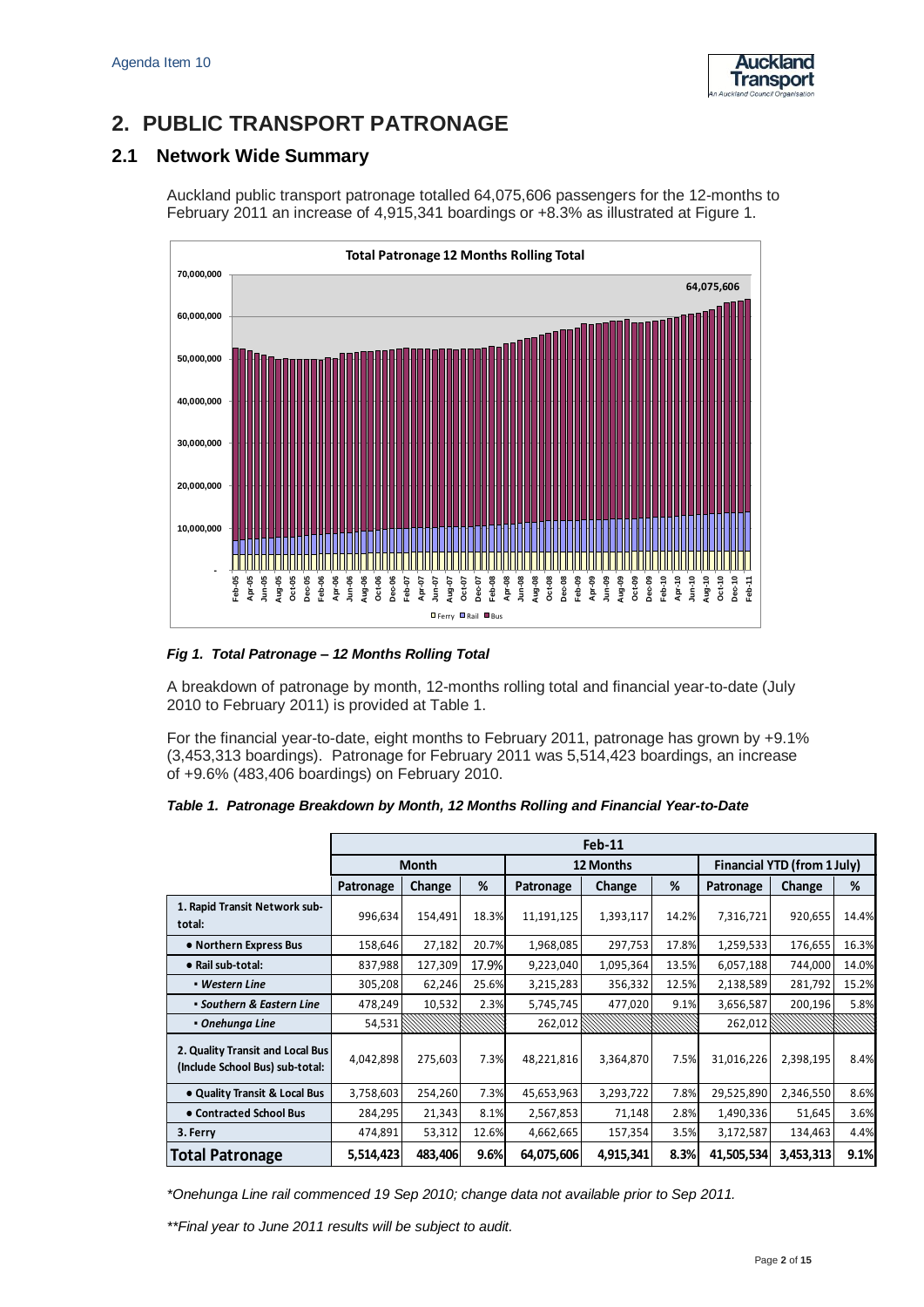

Figure 2 illustrates the monthly patronage trend by mode across bus, rail and ferry and by monthly total moving average. Total patronage continues to grow on a month-by-month basis.



*Fig 2. Monthly Patronage by Mode; Bus, Rail, Ferry and Total*

## **2.2 Rapid Transit Network (Rail and Northern Express)**

The Rapid Transit Network (RTN) comprises right-of-way (unobstructed by other traffic) public transport of rail and the Northern Express traversing the Northern Busway. The RTN is the first tier of a four-tier public transport network design approach for Auckland to be progressively implemented. The second tier comprises a Quality Transit Network (QTN) of high frequency bus services, which utilise bus lanes and traffic signal pre-emption measures connecting to form a network of services in their own right and including some ferry services. The third tier comprises Local Connector Network (LCN) services of local bus services and ferry services connecting with the RTN and QTN. The RTN, QTN and LCN services will be progressively integrated and connected to form a public transport network that will permit customers to access multiple destinations through direct services or across multiple services via transfers. The network will be supplemented by fourth tier targeted services for individual customer groups to meet specific needs as required.

Patronage totalled 11,191,125 passengers for the 12-months to February 2011 (Figure 3) an increase of 1,393,117 boardings or +14.2%. For the financial year-to-date, eight months to February 2011, patronage has grown by +14.4% (920,655 boardings) (Figure 4). Patronage for February 2011 was 996,634 boardings, an increase of +18.3% (154,491 boardings) on February 2010 (Figure 5).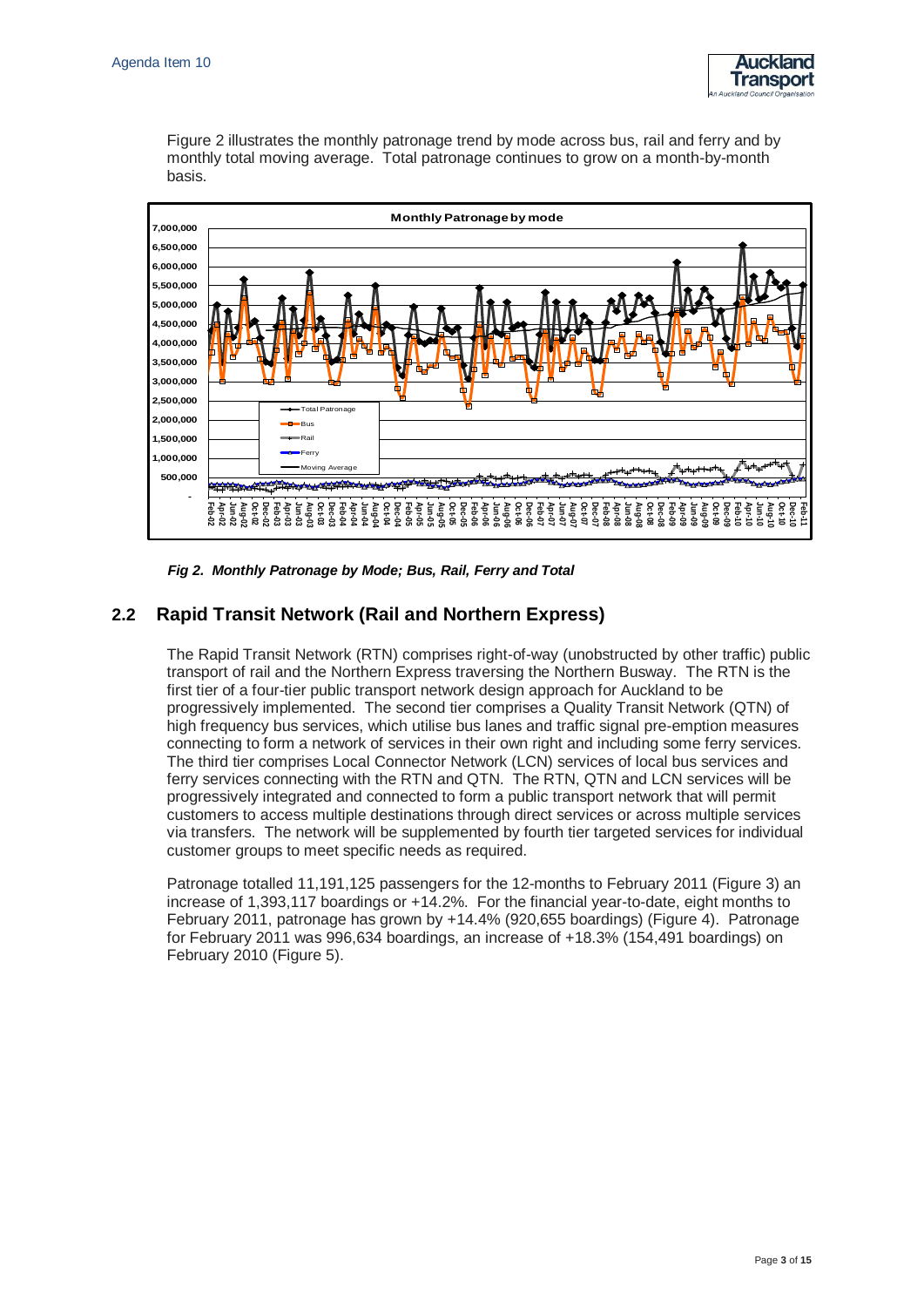



*Fig 3. RTN Patronage – 12 Months Rolling Total*







*Fig 5. RTN Patronage – Growth by Month 2005/06 to 2010/11*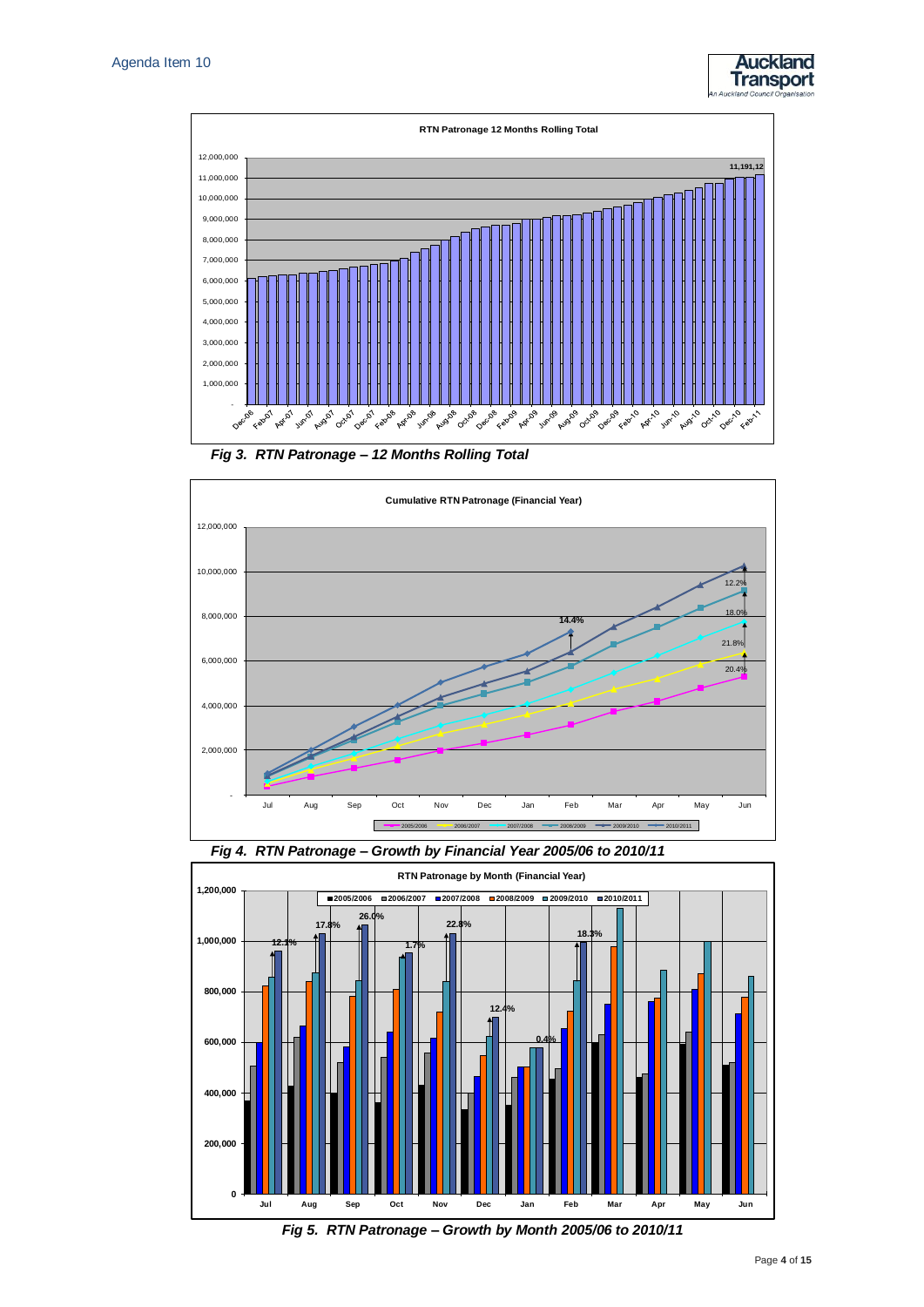

### **2.2.1 Rail Patronage**

Rail along with the Northern Busway forms the Rapid Transit Network. Rail patronage totalled 9,223,040 passengers for the 12-months to February 2011 (Figure 6) an increase of 1,095,364 boardings or +13.5%. For the financial year-to-date, eight months to February 2011, patronage has grown by +14.0% (744,000 boardings) (Figure 7). Patronage for February 2011 was 837,988 boardings, an increase of +17.9% (127,309 boardings) on February 2010 (Figure 8).



*Fig 6. Rail Patronage – 12 Months Rolling Total*



*Fig 7. Rail Patronage – Growth by Financial Year 2005/06 to 2010/11*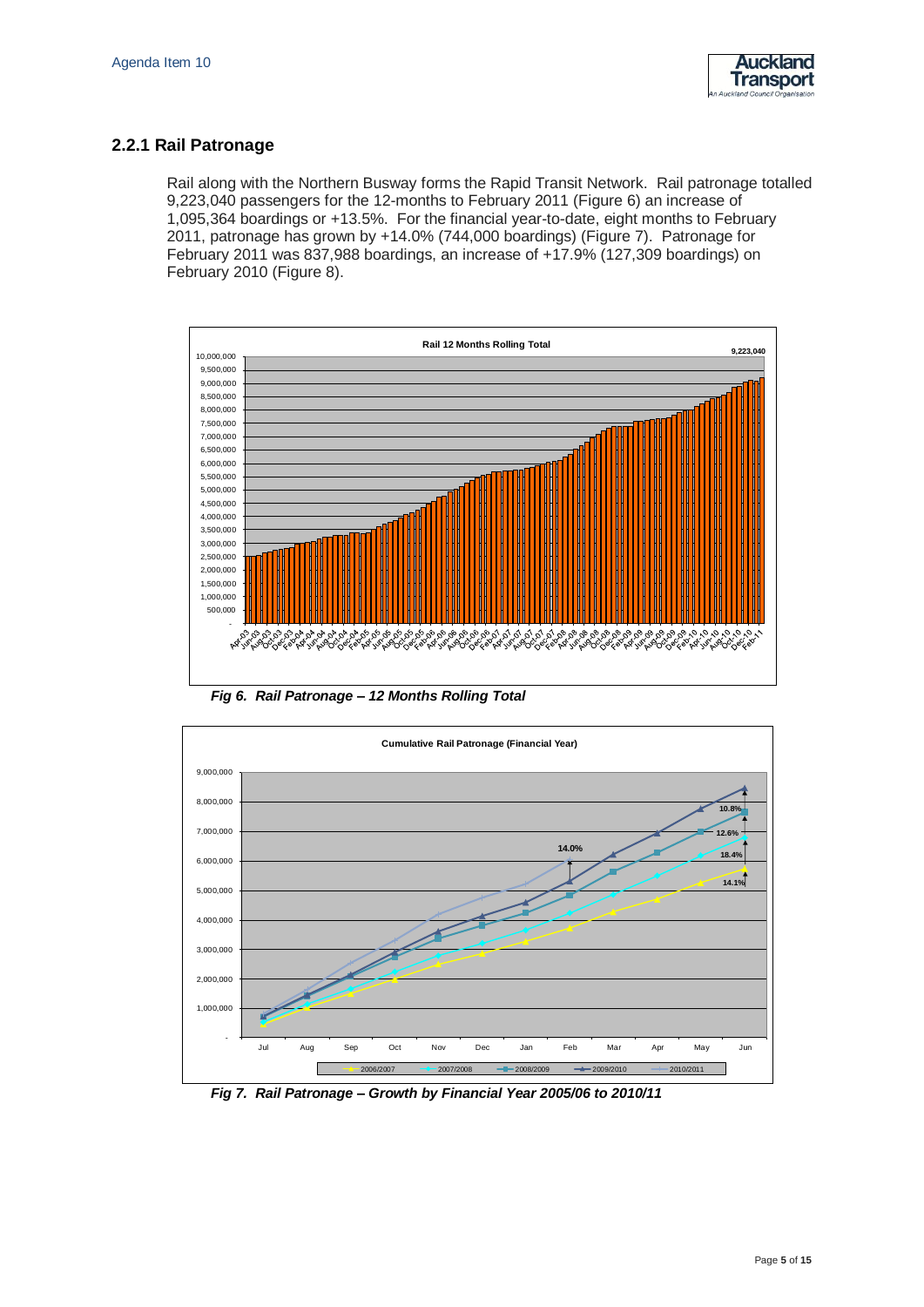



*Fig 8. Rail Patronage – Growth by Month 2005/06 to 2010/11*

### **Southern & Eastern Rail Lines (including the Onehunga Line)**

Southern and Eastern Line rail patronage including the Onehunga Line totalled 6,007,757 passengers for the 12-months to February 2011 an increase of 739,032 boardings or +14%. For the financial year-to-date, eight months to February 2011, patronage has grown by +12.6% (462,208 boardings). Patronage for February 2011 was 532,780 boardings, an increase of +13.9% (65,063 boardings) on February 2010 (Figure 9).

In February 2011 there were 478,000 passengers recorded travelling on the Southern and Eastern Lines excluding the Onehunga Line, an increase of 2.3% on February 2010.

There were 55,000 passengers recorded using the Onehunga Line during February 2011. For the year-to-date since the inception of these services in September 2010 there have been 262,000 passengers recorded on Onehunga Line services.



*Fig 9. Southern & Eastern Line (including Onehunga) Rail Patronage – Growth by Month 2005/06 to 2010/11*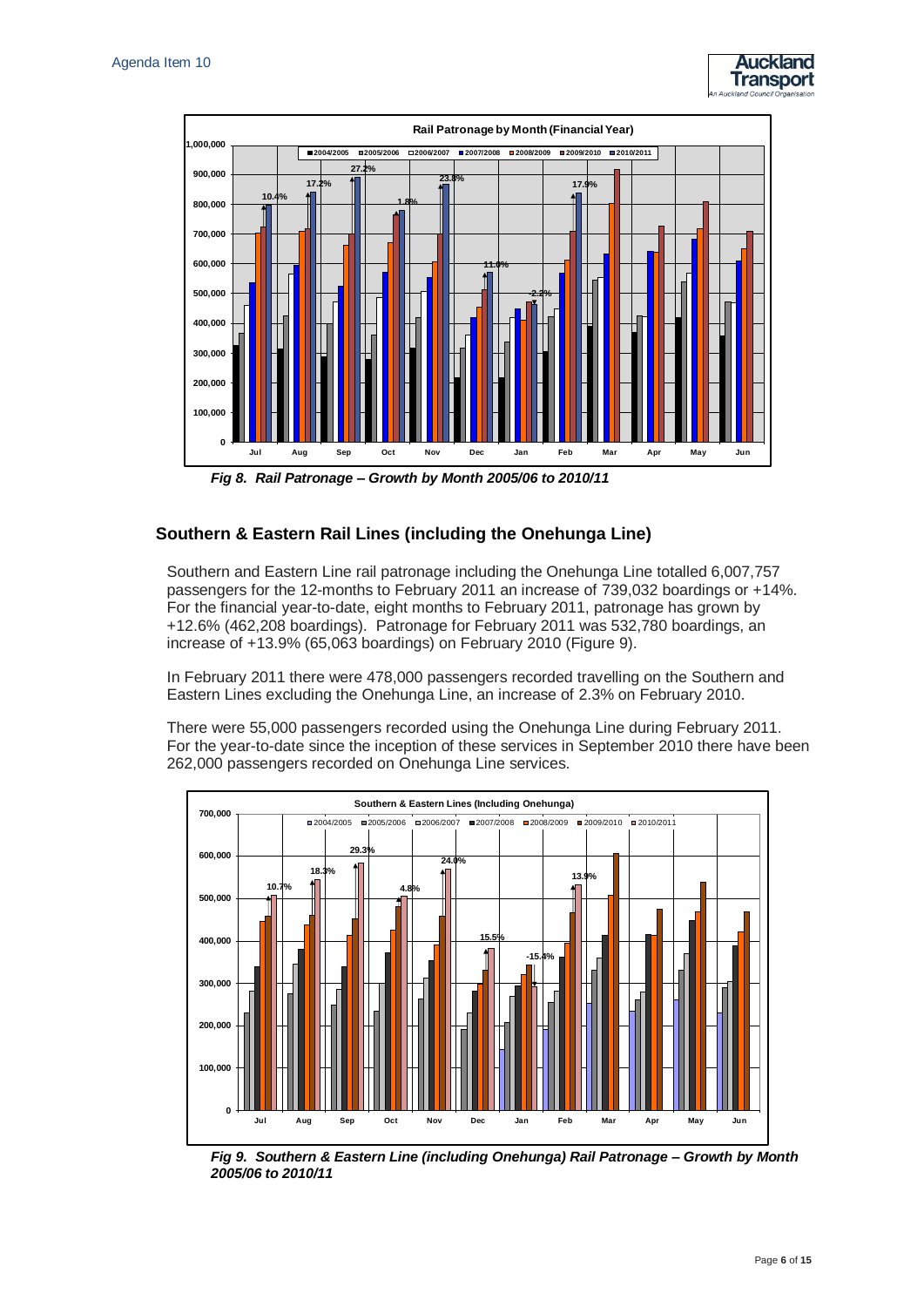

#### **Western Rail Line**

Western Line rail patronage totalled 3,215,283 passengers for the 12-months to February 2011 an increase of 356,332 boardings or +12.5%. For the financial year-to-date, eight months to February 2011, patronage has grown by +15.2% (281,792 boardings). Patronage for February 2011 was 305,208 boardings, an increase of +25.6% (62,246 boardings) on February 2010 (Figure 10).



*Fig 10. Western Line Rail Patronage – Growth by Month 2005/06 to 2010/11*

#### **2.2.2 Northern Express**

The Northern Busway along with the rail network forms the Rapid Transit Network. Northern Express bus services form the major shuttle or rail equivalent service on the Northern Busway. Northern Express patronage totalled 1,968,085 passengers for the 12-months to February 2011 (Figure 11) an increase of 297,753 boardings or +17.8%. For the financial year-to-date, eight months to February 2011, patronage has grown by +16.3% (176,655 boardings) (Figure 12). Patronage for February 2011 was 158,646 boardings, an increase of +20.7% (27,182 boardings) on February 2010 (Figure 13).

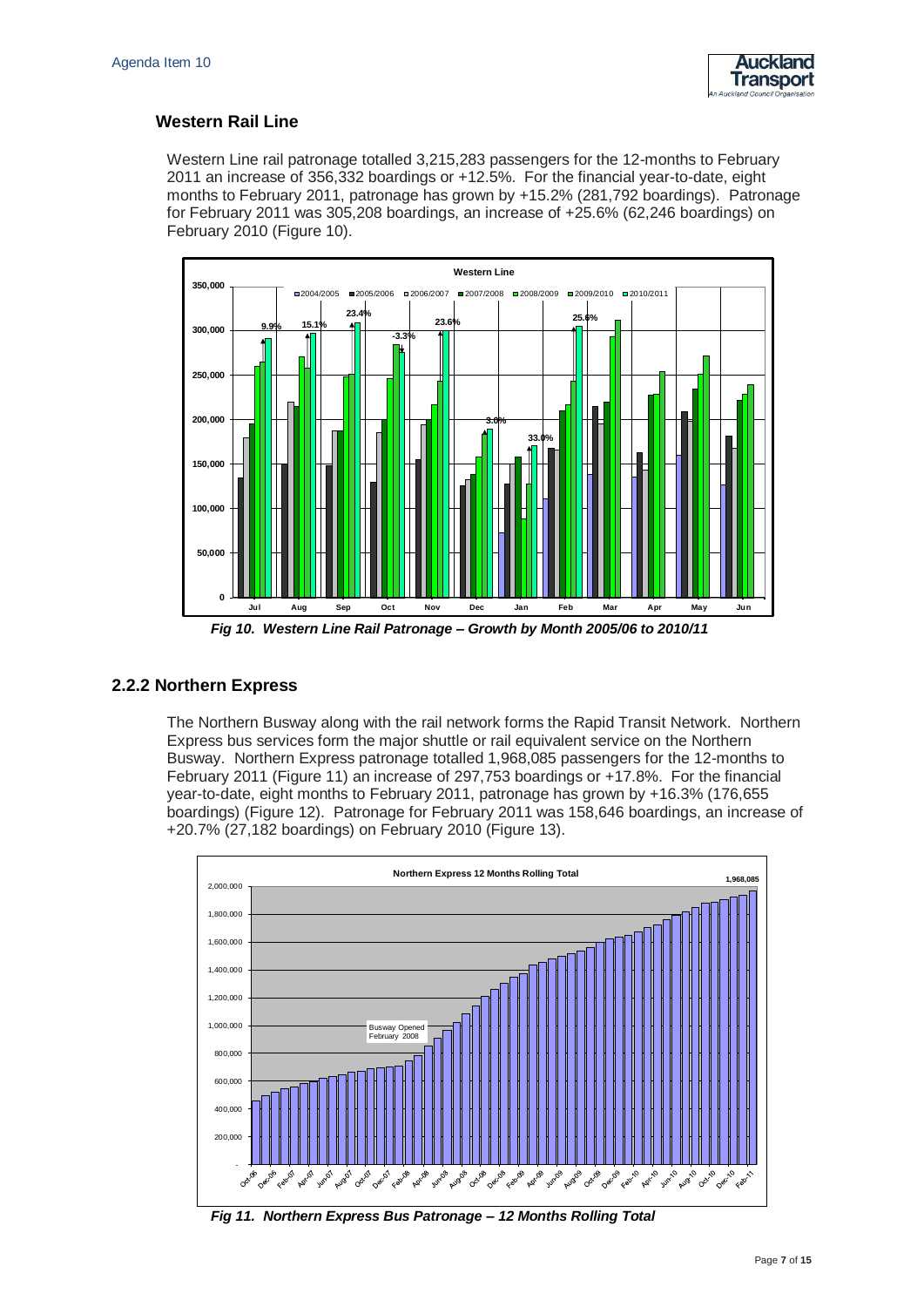



*Fig 12. Northern Express Bus Patronage – Growth by Financial Year 2005/06 to 2010/11*



*Fig 13. Northern Express Bus Patronage – Growth by Month 2005/06 to 2010/11*

### **2.3 Bus Patronage (Other Than Northern Express)**

Bus services other than the Northern Express form the majority of services on the Quality Transit Network and Local Connector Network including dedicated school bus services. Patronage totalled 48,221,816 passengers for the 12-months to February 2011 an increase of 3,364,870 boardings or +7.5%. For the financial year-to-date, eight months to February 2011, patronage has grown by +8.4% (2,398,195 boardings). Patronage for February 2011 was 4,042,898 boardings, an increase of +7.3% (275,603 boardings) on February 2010 (Figure 14).

Some of this increase can be attributed to the NZ Bus lock-out and industrial action that occurred in October/ November 2010.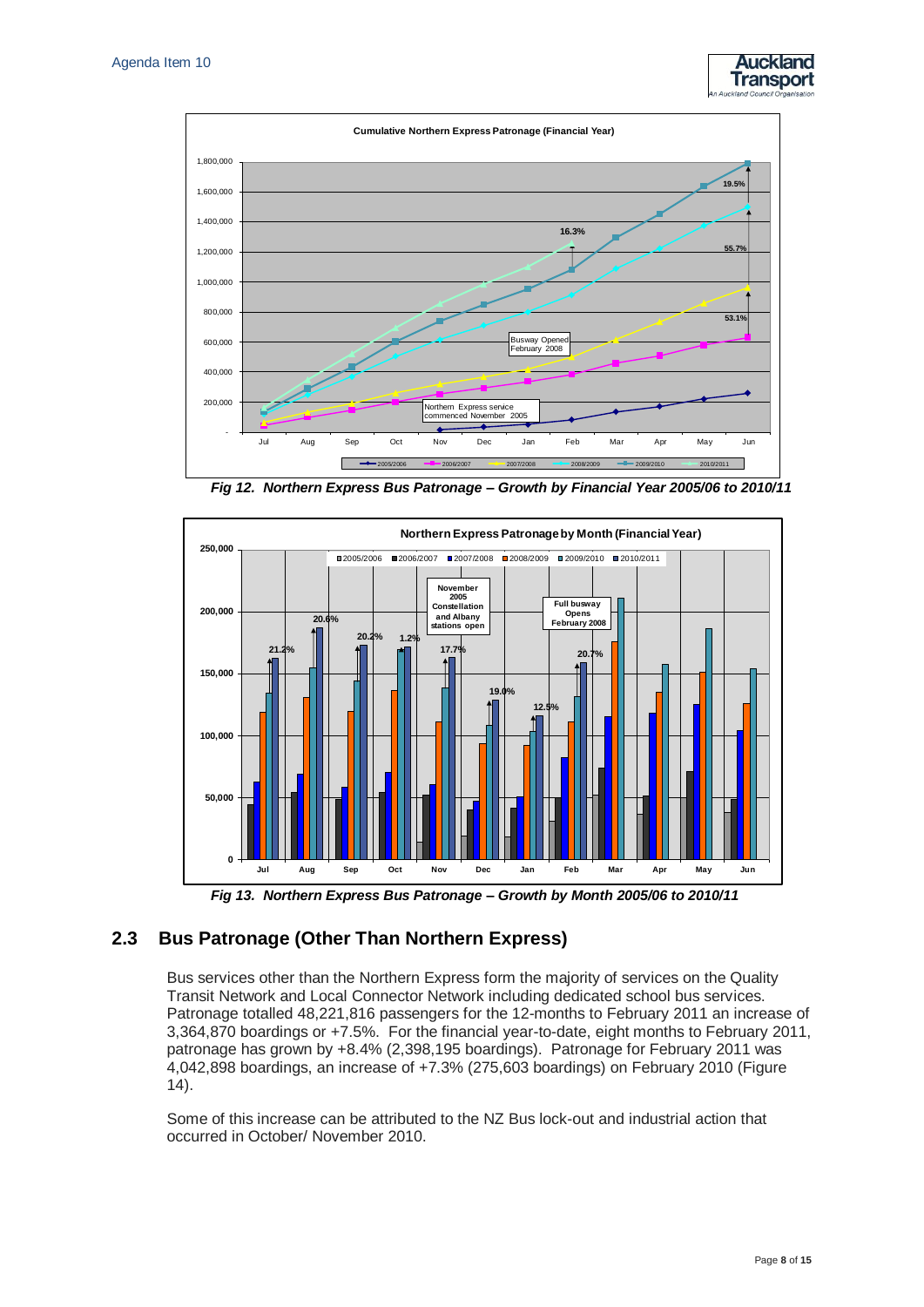



*Fig 14. Bus Patronage (other than Northern Express) – Growth by Month 2005/06 to 2010/11*

### **2.3.1 Bus (Other than Northern Express) Patronage Analysis**

West Auckland bus services have begun to show improved patronage growth after a redesign of services was implemented on 19 September 2010, including route simplification, improved service frequency on key corridors and making some routes more direct, supplemented by a boost in weekend services. Table 2 provides an analysis of bus services by geographical sector.

|            |          | <b>North Sector (excluding Northern Express)</b> | <b>West Sector</b>  |       |                       |          |            |         |  |
|------------|----------|--------------------------------------------------|---------------------|-------|-----------------------|----------|------------|---------|--|
|            | By Month |                                                  | Cumulative          |       | By Month              |          | Cumulative |         |  |
| Jul        | 24,281   | 3.1%                                             | 24,281              | 3.1%  | 3,829                 | 1.0%     | 3,829      | 1.0%    |  |
| Aug        | 70,930   | 8.0%                                             | 95,210              | 5.7%  | 16,405                | 3.9%     | 20,235     | 2.5%    |  |
| Sep        | 50,372   | 6.1%                                             | 145,582             | 5.8%  | 10,574                | 2.6%     | 30,809     | 2.5%    |  |
| Oct        | 164,050  | 24.1%                                            | 309,632             | 9.7%  | 63,871                | 19.1%    | 94,681     | 6.1%    |  |
| <b>Nov</b> | 121,054  | 16.1%                                            | 430,686             | 10.9% | 45,754                | 12.4%    | 140,435    | 7.3%    |  |
| <b>Dec</b> | 49,341   | 8.3%                                             | 480,027             | 10.6% | 15,164                | 4.9%     | 155,599    | 7.0%    |  |
| Jan        | 19,782   | 3.8%                                             | 499,809             | 9.9%  | 1,866                 | $-0.7%$  | 153,733    | 6.1%    |  |
| <b>Feb</b> | 90,273   | 11.5%                                            | 590,083             | 10.1% | 27,129                | 7.3%     | 180,862    | 6.3%    |  |
|            |          |                                                  | <b>South Sector</b> |       | <b>Isthmus Sector</b> |          |            |         |  |
|            | By Month |                                                  | Cumulative          |       |                       | By Month | Cumulative |         |  |
| Jul        | 54,543   | 7.2%                                             | 54,543              | 7.2%  | $-6,741$              | $-0.4%$  | $-6,741$   | $-0.4%$ |  |
| Aug        | 97,083   | 11.1%                                            | 151,625             | 9.3%  | 92,758                | 4.5%     | 86,017     | 2.2%    |  |
| Sep        | 39,699   | 4.7%                                             | 191,325             | 7.7%  | 82,146                | 4.3%     | 168,164    | 2.9%    |  |
| Oct        | 171,086  | 24.7%                                            | 362,411             | 11.4% | 523,165               | 35.5%    | 691,328    | 9.4%    |  |
| <b>Nov</b> | 117,379  | 15.7%                                            | 479,790             | 12.3% | 216,570               | 12.2%    | 907,899    | 9.9%    |  |
| <b>Dec</b> | 39,849   | 6.6%                                             | 519,639             | 11.5% | 70,323                | 4.5%     | 978,222    | 9.2%    |  |
| Jan        | 25,184   | 4.7%                                             | 544,823             | 10.8% | 6,526                 | $-0.4%$  | 971,696    | 8.0%    |  |
| Feb        | 77,981   | 10.0%                                            | 622,804             | 10.7% | 82,742                | 4.5%     | 1,054,438  | 7.5%    |  |
|            |          |                                                  |                     |       |                       |          |            |         |  |

#### *Table 2. Bus Patronage Analysis by Geographic Sector*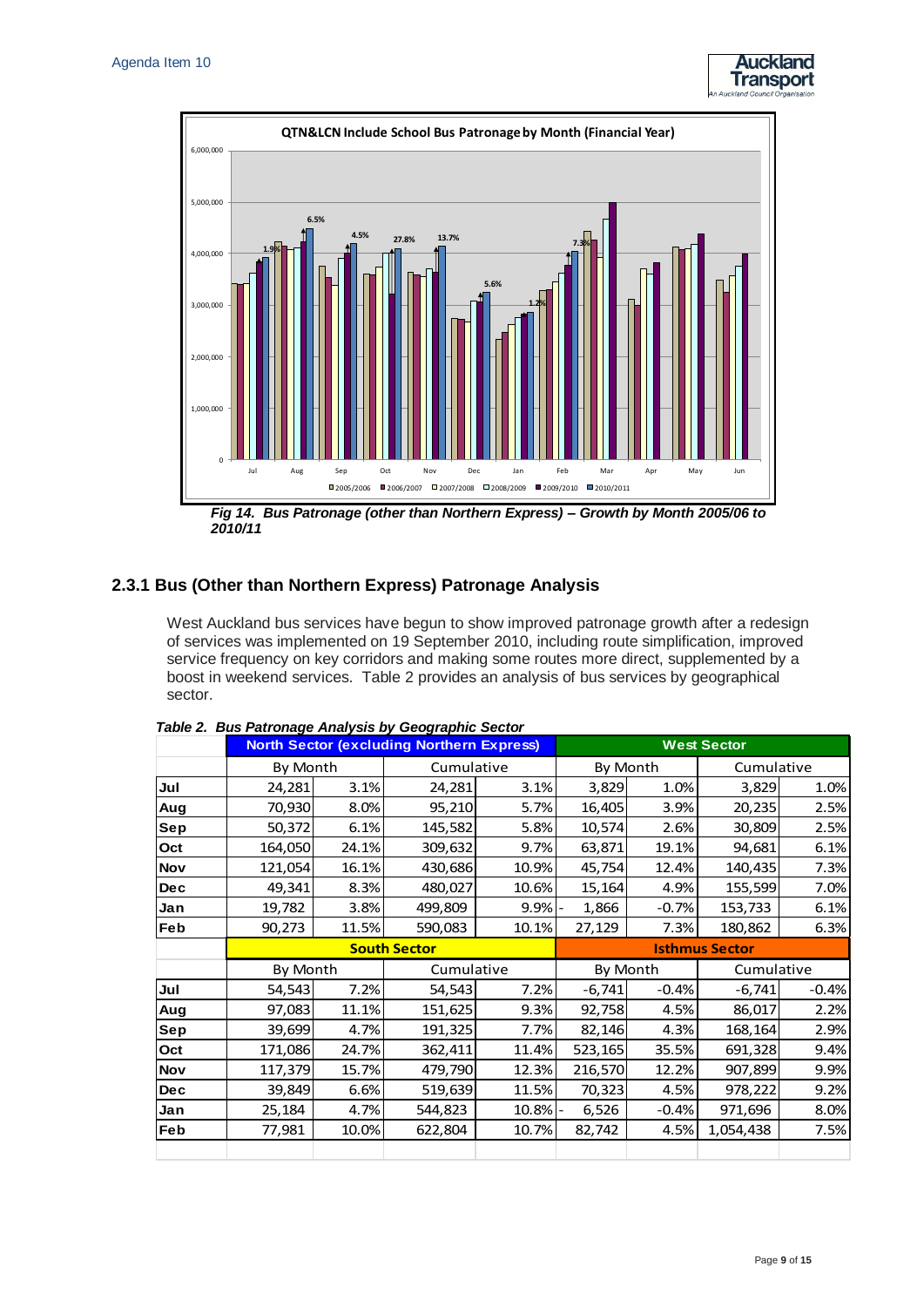

# **2.4 Ferry Patronage**

Ferry patronage totalled 4,662,665 passengers for the 12-months to February 2011 an increase of 157,354 boardings or +3.5%. For the financial year-to-date, eight months to February 2011, patronage has grown by +4.4% (134,463 boardings). Patronage for February 2011 was 474,891 boardings, an increase of +12.6% (53,312 boardings) on February 2010 (Figure 15).

Some of this growth may be attributable to an additional weekday afternoon return sailing on the Pine Harbour service.



*Fig 15. Ferry Patronage – Growth by Month 2005/06 to 2010/11*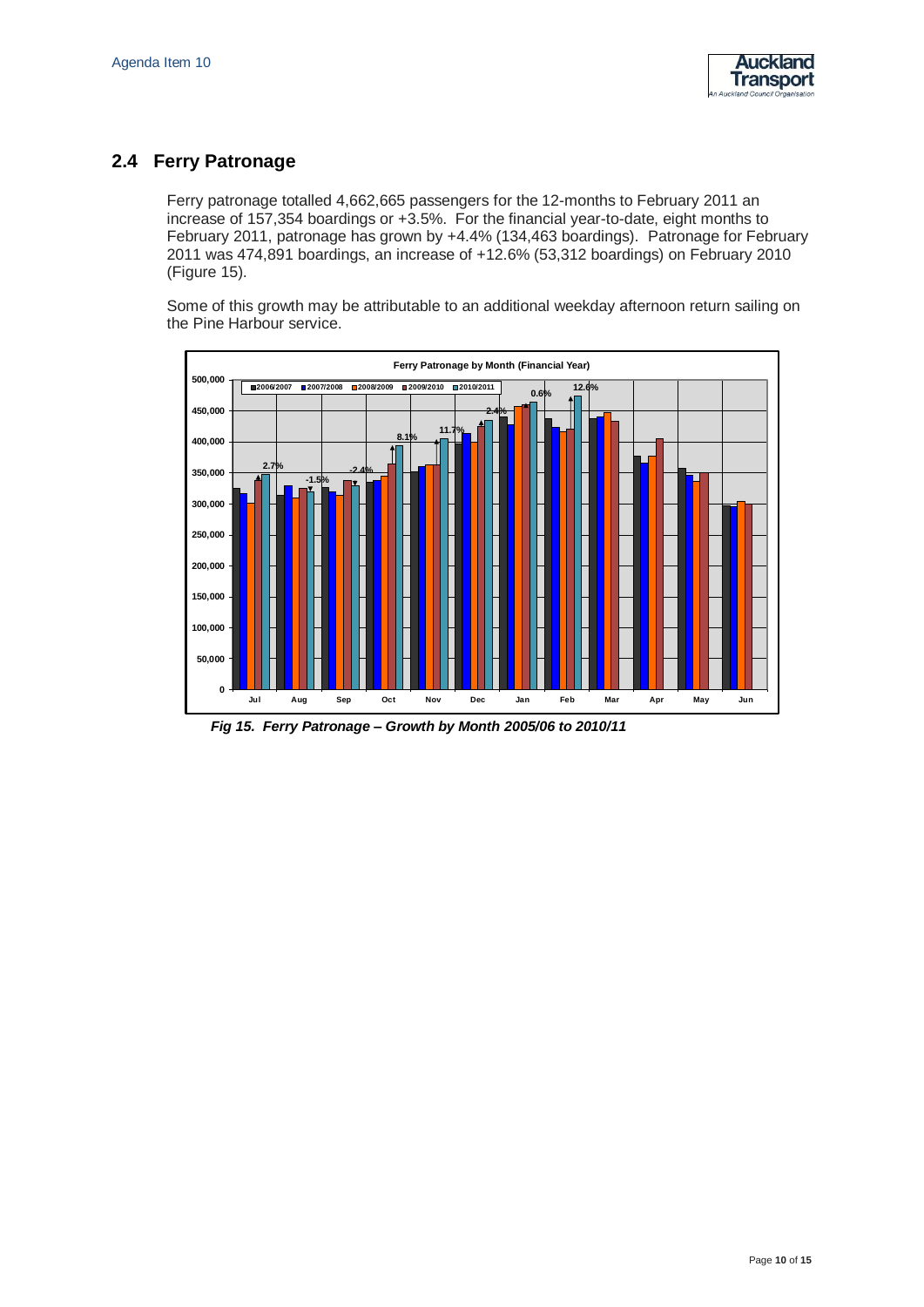

# **3. PUBLIC TRANSPORT SERVICE PERFORMANCE**

## **3.1 Rail Service Performance**

Of the 7,585 services scheduled for February 2011 on the network, 98.4% arrived at their final destination and 83.1% were on time or arrived at their final destination within 5 minutes of schedule. Figure 16 presents the published rail performance results for February 2011.



*Fig 16. Rail Published Performance Results for February 2011*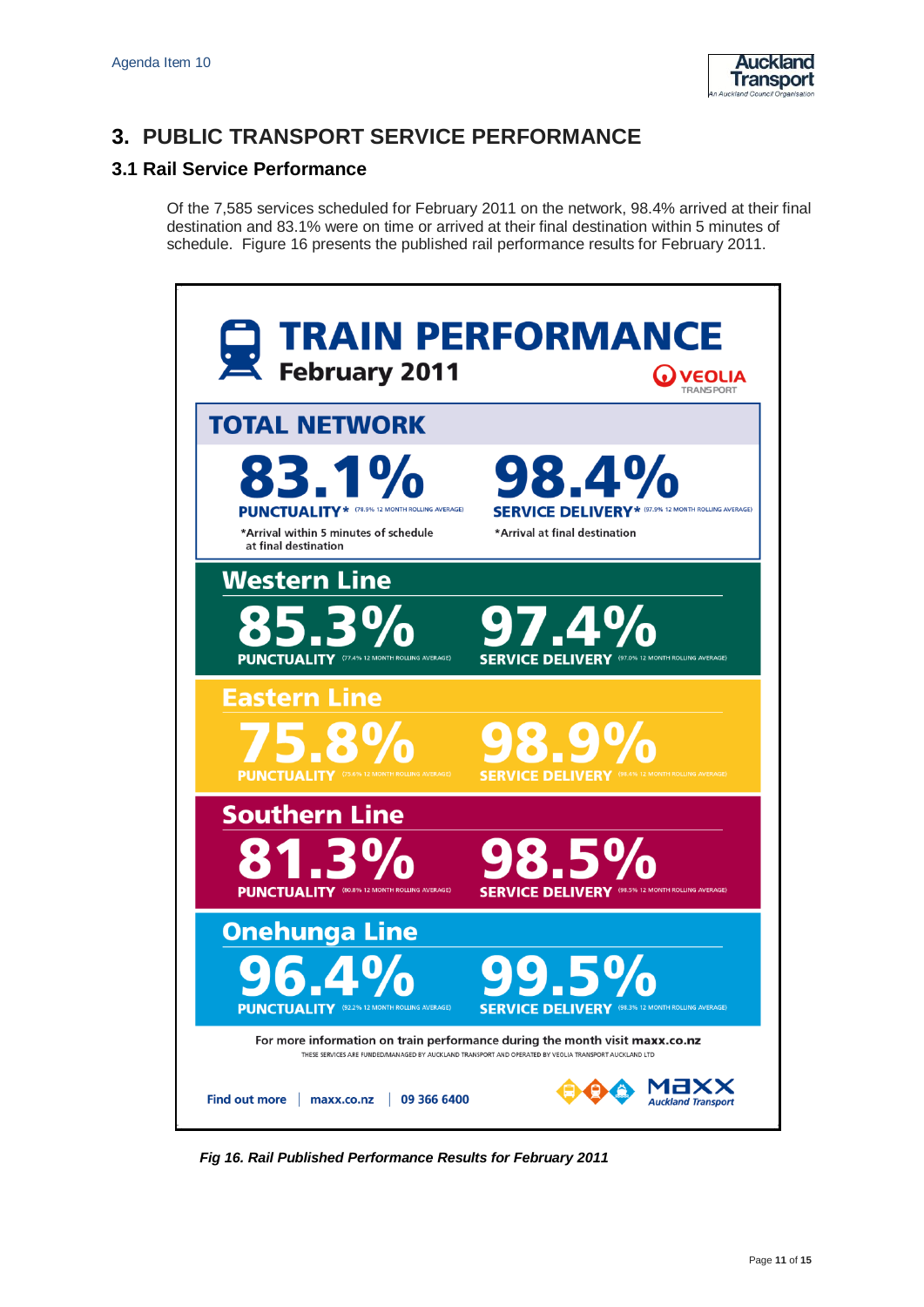

Rail service on-time performance recovered to some degree during February 2011 after a significant decline over December/ January when there was a considerable volume of network upgrade work that led to residual speed restrictions and infrastructure faults. Following the Anniversary Day network closure at the end of January most of the speed restrictions were lifted resulting in an immediate improvement in service performance. However track protection measures associated with the signal upgrade work had an ongoing detrimental impact on Eastern Line services in particular. In February 83.1% of all services arrived at their destination within five minutes of their scheduled time, compared to 69.0% in January 2011 and 67.9% in February 2010. Punctuality trends comparing 2009/10 and 2010/11 are presented at Figure 17.



*Fig 17. Rail Punctuality Trends for 2009/10 and 2010/11*

The following major incidents impacted on service delivery during February 2011:

- *Track, Signals and Train Control* On the morning of 3 February two successive signal faults, one being a fault with a signal and the other a computer fault, occurred at Britomart that affected all train arrivals and departures for a period between 8.00am and 10.00am. During the evening peak of 7 February a communications failure to Network Control in Wellington caused a signal outage at Westfield leading to significant service disruptions, mainly to Southern and Eastern Line services, but with consequential impacts on the Western and Onehunga Lines. The following day a points failure at Morningside caused disruption to evening peak services on the Western Line. On the morning of Sunday 13 February a signal outage at Henderson caused delays and cancellations to Western Line services.
- *Train faults* On 8 February a train fault at Sturges Road Station caused disruption to mid-afternoon services on the Western Line. During the morning peak of 11 February a freight train broke down at Papakura causing a temporary block-of-line leading to delays to Southern and Eastern Line services.

Total rail service delay minutes fell in line with the improved performance in February 2011 (Figure 18). Even though there were 52% more services in February than were operated in January, the delay minutes fell by 25.9% to 14,047. The greatest change was in the level of delay minutes attributed to infrastructure faults which reduced by 40%.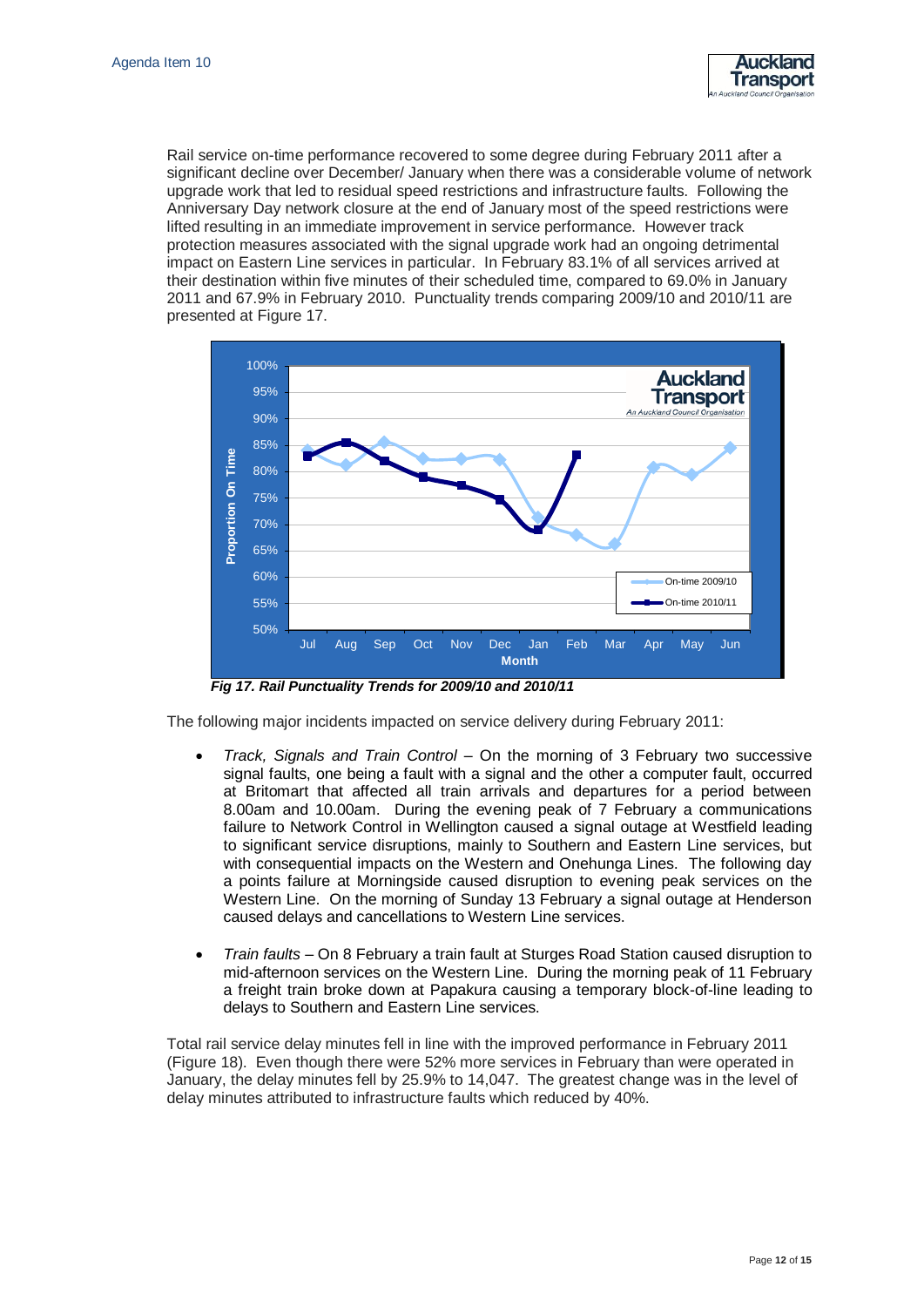



*Fig 18. Train Delay Minutes by Cause*

The following is a break-down of the infrastructure (network) related delay minutes for the month:

|                            | Delay<br><b>Minutes</b> | <b>Proportion</b> |
|----------------------------|-------------------------|-------------------|
| Network Control            | 650                     | 8.6%              |
| Signal/points failure      | 2.464                   | 32.4%             |
| Speed restrictions         | 2,056                   | 27.1%             |
| Track protection measures* | 2,426                   | 31.9%             |
| Total                      | 7.595                   |                   |

**\***Track protection measures are put in place at sites where work that involves activities close to the track is underway. These require trains to slow or stop at a safe distance prior to the actual site and only proceed after receiving approval from the site protector that the track is clear of all obstructions.

### **3.2 Bus Service Performance**

For February 2011 99.9% of contracted bus service trips were operated (reliability measure). Service punctuality for February 2011 was 99.60%, measured by the percentage of services which commence the journey within 5 minutes of the timetabled start time.

Service punctuality and reliability are self-reported by the bus operators.

### **3.3 Ferry Service Performance**

For February 2011 100% of ferry service trips were operated (reliability measure). Service punctuality for February 2011 was 99.7% of services operated, measured by the percentage of services which commence the journey within 5 minutes of the timetabled start time.

Service punctuality and reliability are self-reported by the ferry operators.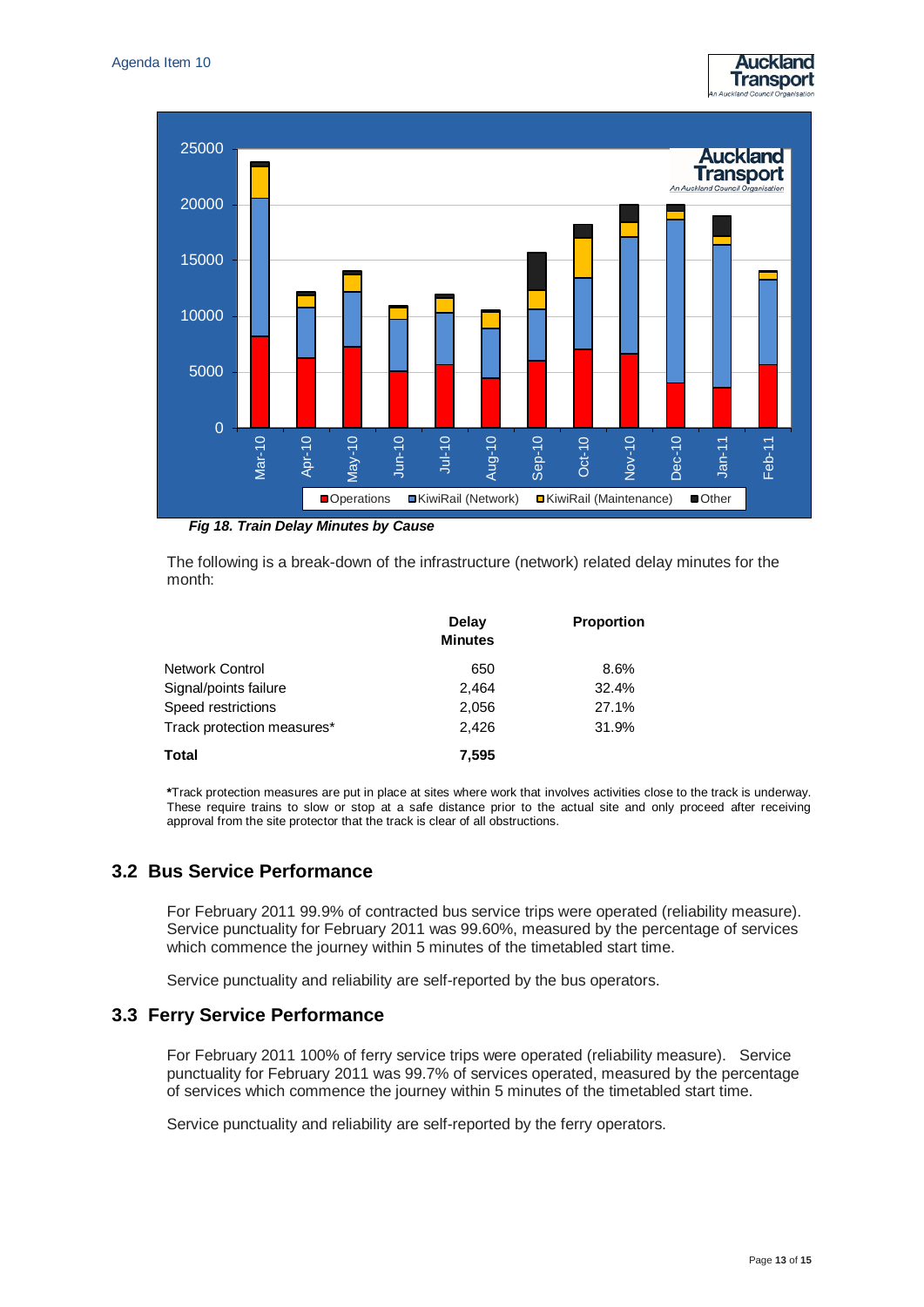

# **4. SPECIAL EVENT PUBLIC TRANSPORT SERVICES**

Sixty events were held in February 2011 and seventeen had an impact on public transport either with road closures and/or route diversions or had additional special event services provided for the event over-and-above the scheduled public transport service timetables. The major events where special event public transport services were provided are listed below.

### **Super 15 Crusaders vs. Blues, Eden Park: Saturday 19th February.**

|              | <b>Inbound</b>                            |                        | <b>Outbound</b>                           | Average %              |                   |
|--------------|-------------------------------------------|------------------------|-------------------------------------------|------------------------|-------------------|
|              | <b>Special Event</b><br><b>Passengers</b> | % Gate<br><b>Moved</b> | <b>Special Event</b><br><b>Passengers</b> | % Gate<br><b>Moved</b> | <b>Gate Moved</b> |
| Rail         | 7,200                                     | 24.0%                  | 7,300                                     | 24.3%                  | 24.2%             |
| <b>Bus</b>   | 2,344                                     | 7.8%                   | 2,291                                     | 7.6%                   | 7.7%              |
| <b>Ferry</b> |                                           |                        |                                           |                        |                   |
| <b>TOTAL</b> | 9,544                                     | 31.8%                  | 9,591                                     | 32.0%                  | 31.9%             |

Match travel ticketing in place. Attendance: 30,002.

# **5. REGISTERED SERVICE NOTIFICATIONS UNDER THE PUBLIC TRANSPORT MANAGEMENT ACT 2008**

Under the Public Transport Management Act 2008, there were no applications for registered services approved during February 2011.

# **6. PUBLIC TRANSPORT SERVICE DEVELOPMENT PROJECTS**

### **6.1. Projects Implemented**

 30 January / 1 February: Minor bus service changes to Waikowhai, Dominion Rd, Sandringham Rd, Birkenhead, and Northcote Point including route number and route simplification and resource rationalisation.

### **6.2. Projects in Planning**

- CBD and Western Bays bus services review (including LINK and City Circuit): Consultation scheduled for period 28 March – 15 April.
- Northern Express bus service timetable enhancement: planning underway.
- Hibiscus Coast bus services review: Consultation plan under development.
- Pine Harbour ferry service: new vessel to enter service with additional service trips June 2011.

# **7. PUBLIC TRANSPORT PROMOTIONAL ACTIVITIES**

Promotional activities undertaken during February 2011:

 Tertiary Campaign 2011: To support the new academic year a "Have you got it?" campaign was developed to assist students to understand the benefits of public transport and the correct process to follow to ensure the best customer experience. A secondary element of this campaign is to highlight the benefits of using the virtual realtime information that is available on line at www.MAXX.co.nz, via smartphone and the text system.